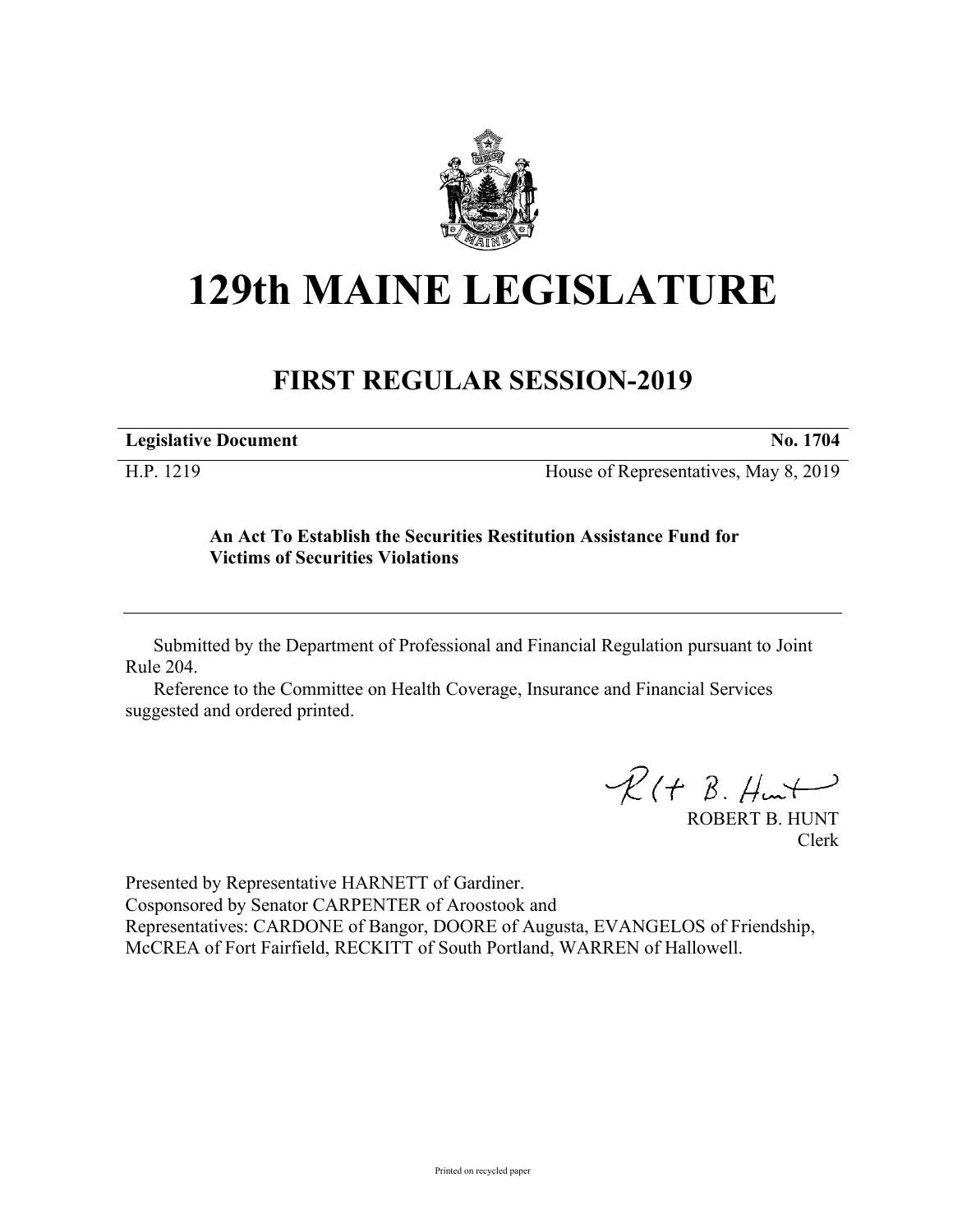| Be it enacted by the People of the State of Maine as follows:                                                                                                                                                                                                                                                                                                      |
|--------------------------------------------------------------------------------------------------------------------------------------------------------------------------------------------------------------------------------------------------------------------------------------------------------------------------------------------------------------------|
| Sec. 1. 32 MRSA c. 135, sub-c. 5-A is enacted to read:                                                                                                                                                                                                                                                                                                             |
| <b>SUBCHAPTER 5-A</b>                                                                                                                                                                                                                                                                                                                                              |
| <b>SECURITIES RESTITUTION ASSISTANCE FUND</b>                                                                                                                                                                                                                                                                                                                      |
| §16521. Definitions                                                                                                                                                                                                                                                                                                                                                |
| As used in this subchapter, unless the context otherwise indicates, the following<br>terms have the following meanings.                                                                                                                                                                                                                                            |
| 1. Claimant. "Claimant" means a victim that files an application for restitution<br>assistance under this subchapter. "Claimant" includes the named party in a restitution<br>award in a final order, the executor of a named party in a restitution award in a final order<br>and the heirs and assigns of a named party in a restitution award in a final order. |
| 2. Eligible adult. "Eligible adult" means:                                                                                                                                                                                                                                                                                                                         |
| A. An individual 65 years of age or older; or                                                                                                                                                                                                                                                                                                                      |
| B. An individual protected under the Adult Protective Services Act.                                                                                                                                                                                                                                                                                                |
| <b>3. Final order.</b> "Final order" means a final order issued by the administrator under<br>this chapter or a final order issued by the court in a legal action initiated by the<br>administrator under this chapter.                                                                                                                                            |
| <b>4. Fund.</b> "Fund" means the Securities Restitution Assistance Fund established under<br>section 16522.                                                                                                                                                                                                                                                        |
| <b>5. Securities violation.</b> "Securities violation" means a violation of this chapter and<br>any related rules.                                                                                                                                                                                                                                                 |
| <b>6.</b> Victim. "Victim" means a person that suffered monetary injury as a result of a<br>securities violation and was awarded restitution in a final order.                                                                                                                                                                                                     |
| §16522. Securities Restitution Assistance Fund; established                                                                                                                                                                                                                                                                                                        |
| 1. Fund established. The Securities Restitution Assistance Fund is established<br>within the Department of Professional and Financial Regulation, Office of Securities to                                                                                                                                                                                          |
| provide funds for restitution assistance for victims that were awarded restitution in a final                                                                                                                                                                                                                                                                      |
| order issued by the administrator under this chapter or were awarded restitution in a final                                                                                                                                                                                                                                                                        |
| order in a legal action initiated by the administrator under this chapter and have not<br>received the full amount of restitution ordered before the application for restitution                                                                                                                                                                                   |
| assistance is due.                                                                                                                                                                                                                                                                                                                                                 |
| <b>2. Funding.</b> The fund consists of amounts received by the administrator from:                                                                                                                                                                                                                                                                                |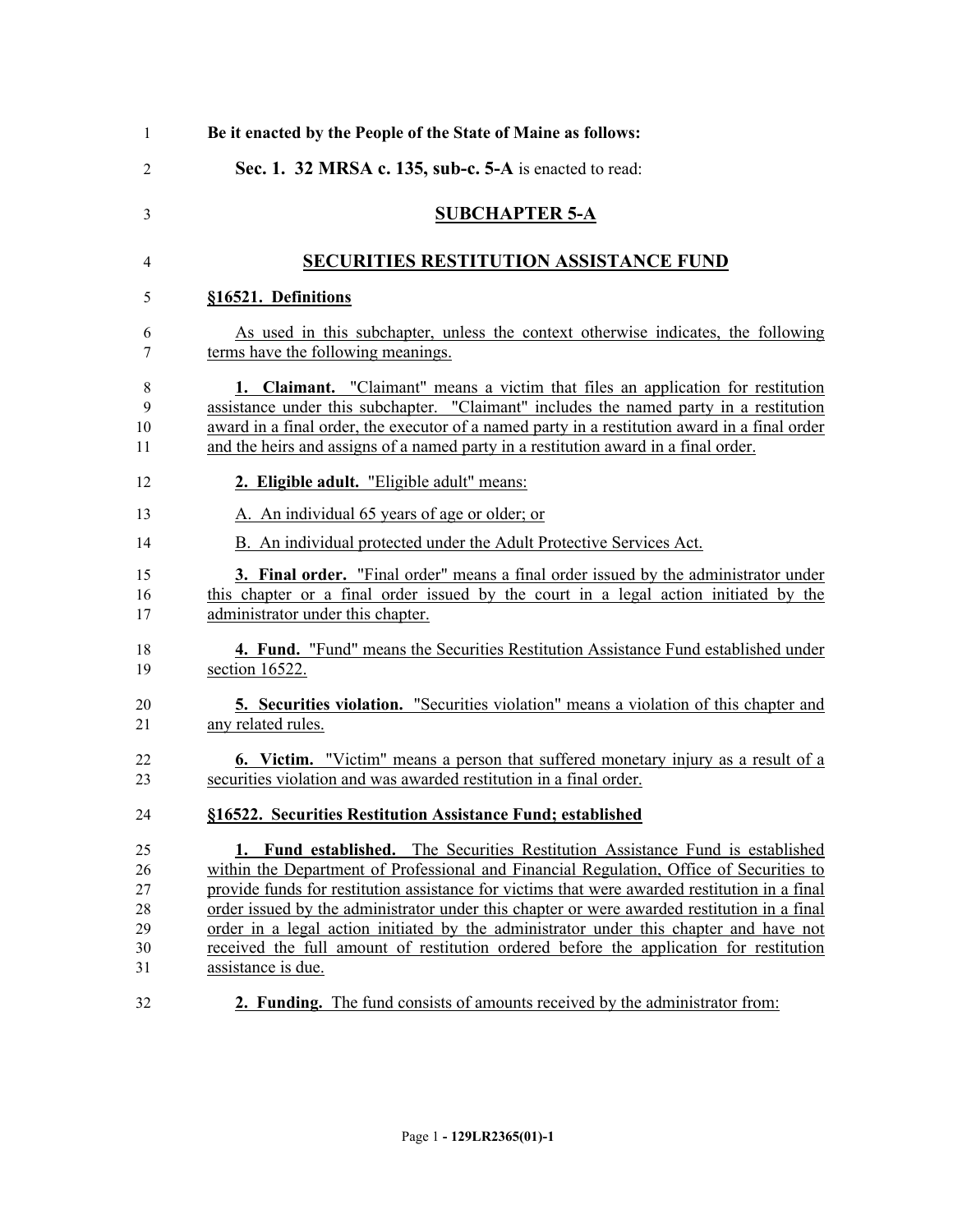| 1                    | A. Civil fines ordered or agreed to by the administrator pursuant to section 16412,                                                                                                                                                                                                    |
|----------------------|----------------------------------------------------------------------------------------------------------------------------------------------------------------------------------------------------------------------------------------------------------------------------------------|
| $\overline{2}$       | subsection 3 or section 16604, subsection 4 unless those funds have been designated                                                                                                                                                                                                    |
| 3                    | by the administrator for other purposes;                                                                                                                                                                                                                                               |
| 4                    | B. Civil fines agreed to by the administrator pursuant to Title 10, section 8003,                                                                                                                                                                                                      |
| 5                    | subsection 5, paragraph B unless those funds have been designated by the                                                                                                                                                                                                               |
| 6                    | administrator for other purposes;                                                                                                                                                                                                                                                      |
| 7                    | C. Civil fines ordered by a court pursuant to section 16603, subsection 2, paragraph                                                                                                                                                                                                   |
| $\,$ $\,$            | B, subparagraph (3) unless those funds have been designated by the court or the                                                                                                                                                                                                        |
| 9                    | administrator for other purposes;                                                                                                                                                                                                                                                      |
| 10                   | D. Five dollars of each broker-dealer agent renewal fee paid if the operating fund                                                                                                                                                                                                     |
| 11                   | balance of the Office of Securities under section 16601, subsection 6 as of October                                                                                                                                                                                                    |
| 12                   | 1st of the previous calendar year exceeds 135% of the office's current annual budget;                                                                                                                                                                                                  |
| 13<br>14<br>15<br>16 | Five dollars of each investment adviser representative renewal fee paid if the<br>Е.<br>operating fund balance of the Office of Securities under section 16601, subsection 6<br>as of October 1st of the previous calendar year exceeds 135% of the office's current<br>annual budget; |
| 17                   | F. All grants, donations and payments received or accepted by the administrator for                                                                                                                                                                                                    |
| 18                   | victim restitution assistance; and                                                                                                                                                                                                                                                     |
| 19                   | G. Any other amounts designated by the administrator for victim restitution                                                                                                                                                                                                            |
| 20                   | assistance.                                                                                                                                                                                                                                                                            |
| 21                   | 3. Nonlapsing operating fund. The amounts received for the fund may be used by                                                                                                                                                                                                         |
| 22                   | the administrator only to pay awards of restitution assistance under this subchapter and to                                                                                                                                                                                            |
| 23                   | administer this subchapter and may not be placed in the General Fund. Any balance in the                                                                                                                                                                                               |
| 24                   | fund does not lapse but must be carried forward to be used for the same purposes.                                                                                                                                                                                                      |
| 25                   | §16523. Claims                                                                                                                                                                                                                                                                         |
| 26                   | 1. Eligible victims. The following victims are eligible for restitution assistance:                                                                                                                                                                                                    |
| 27                   | A. A natural person who is a resident of the State; and                                                                                                                                                                                                                                |
| 28                   | B. A person, other than a natural person, that is domiciled in the State.                                                                                                                                                                                                              |
| 29<br>30<br>31       | <b>Application.</b> A person that is eligible for restitution assistance under this<br>2.<br>subchapter may submit an application in a manner and form prescribed by the<br>administrator. The administrator may provide forms for the submission of applications.                     |
| 32                   | <b>3. Deadline.</b> The application for restitution assistance under this subchapter must be                                                                                                                                                                                           |
| 33                   | received by the administrator not more than one year after the date of the final order                                                                                                                                                                                                 |
| 34                   | awarding restitution to the victim.                                                                                                                                                                                                                                                    |
| 35                   | 4. Extension. Notwithstanding subsection 3, the administrator may grant an                                                                                                                                                                                                             |
| 36                   | extension of time for submission of an application for restitution assistance for good                                                                                                                                                                                                 |
| 37                   | cause shown by the claimant.                                                                                                                                                                                                                                                           |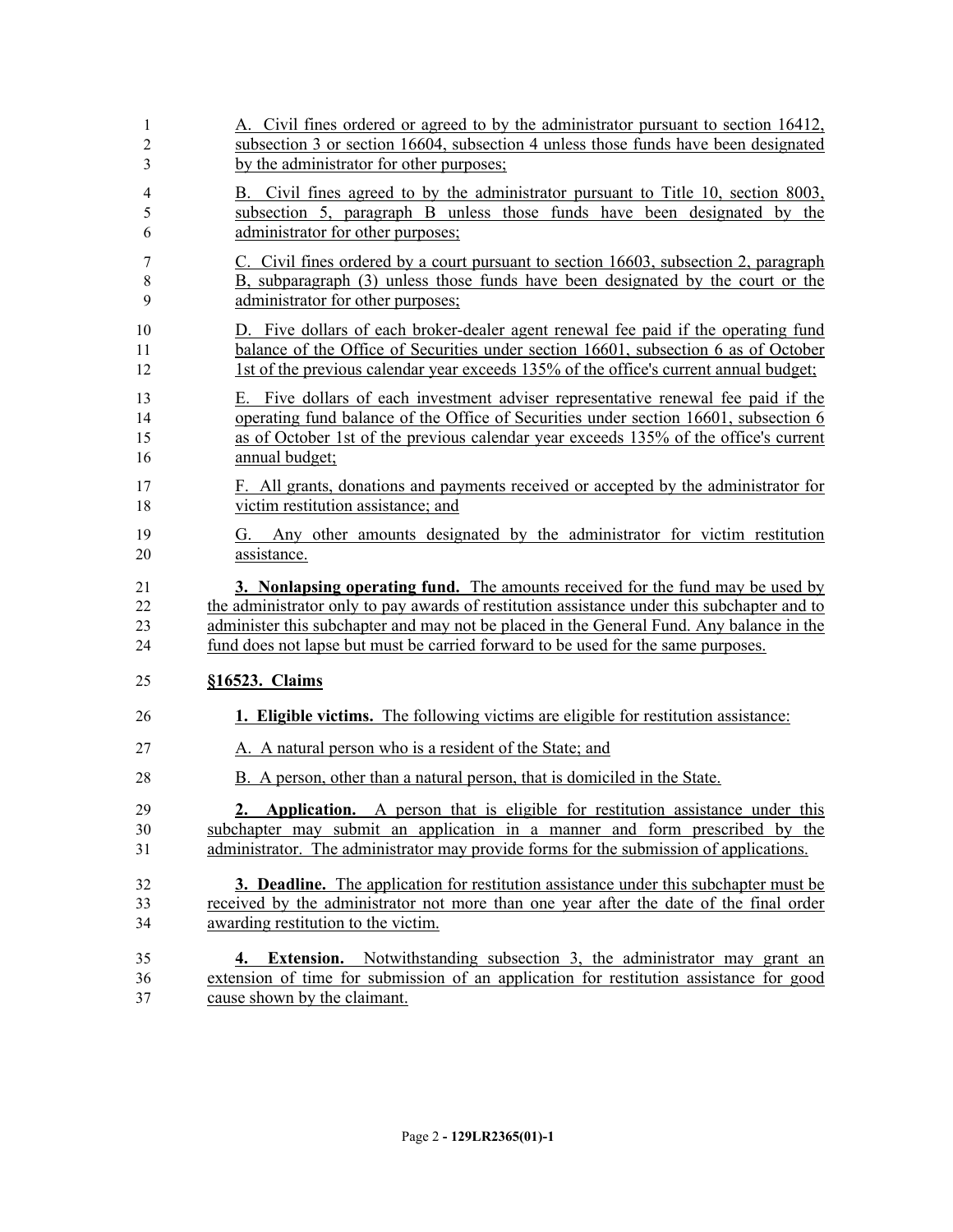| Restitution assistance awards may be made under this subchapter to victims awarded<br>restitution in a final order issued on or after the effective date of this subchapter.                                                               |
|--------------------------------------------------------------------------------------------------------------------------------------------------------------------------------------------------------------------------------------------|
| §16524. Confidentiality of personal information                                                                                                                                                                                            |
| Personal information contained in an application for restitution assistance under this<br>subchapter is not subject to disclosure to the extent the information is designated as<br>nonpublic by section 16607, subsection 2, paragraph E. |
| §16525. Payment of restitution assistance; limits                                                                                                                                                                                          |
| <b>1. Payment cap.</b> The administrator may award restitution assistance to a claimant<br>that is:                                                                                                                                        |
| A. The lesser of \$15,000 and 25% of the amount of unpaid restitution awarded in the<br>final order; or                                                                                                                                    |
| B. The lesser of \$30,000 and 50% of the amount of unpaid restitution awarded in the<br>final order if the victim is an eligible adult.                                                                                                    |
| 2. Award limited. An award of restitution assistance under this subchapter may be<br>made only to one claimant per victim.                                                                                                                 |
| §16526. Conditions under which award of restitution assistance prohibited                                                                                                                                                                  |
| The administrator may not award restitution assistance if:                                                                                                                                                                                 |
| 1. Participating in or committing a securities violation. The victim sustained the<br>monetary injury primarily as a result of:                                                                                                            |
| A. Participating or assisting in a securities violation; or                                                                                                                                                                                |
| <b>B.</b> Attempting to commit or committing a securities violation;                                                                                                                                                                       |
| 2. Profit from securities violation. The victim profited or would have profited<br>from a securities violation;                                                                                                                            |
| 3. Previous restitution assistance. The victim has received restitution assistance<br>under this subchapter in the previous 5 years; or                                                                                                    |
| 4. Final order overturned. An award of restitution in a final order is overturned on<br>appeal.                                                                                                                                            |
| §16527. Award not subject to execution, attachment, garnishment or other process                                                                                                                                                           |
| A restitution assistance award made by the administrator under this subchapter is not<br>subject to execution, attachment, garnishment or other process.                                                                                   |
| §16528. Claimant convicted of forgery, fraud, deception or falsification forfeits<br>restitution assistance award; recovery                                                                                                                |
| 1. Conviction in connection with claim. A claimant convicted of any crime<br>including forgery, fraud, deception or falsification in connection with a claim made under                                                                    |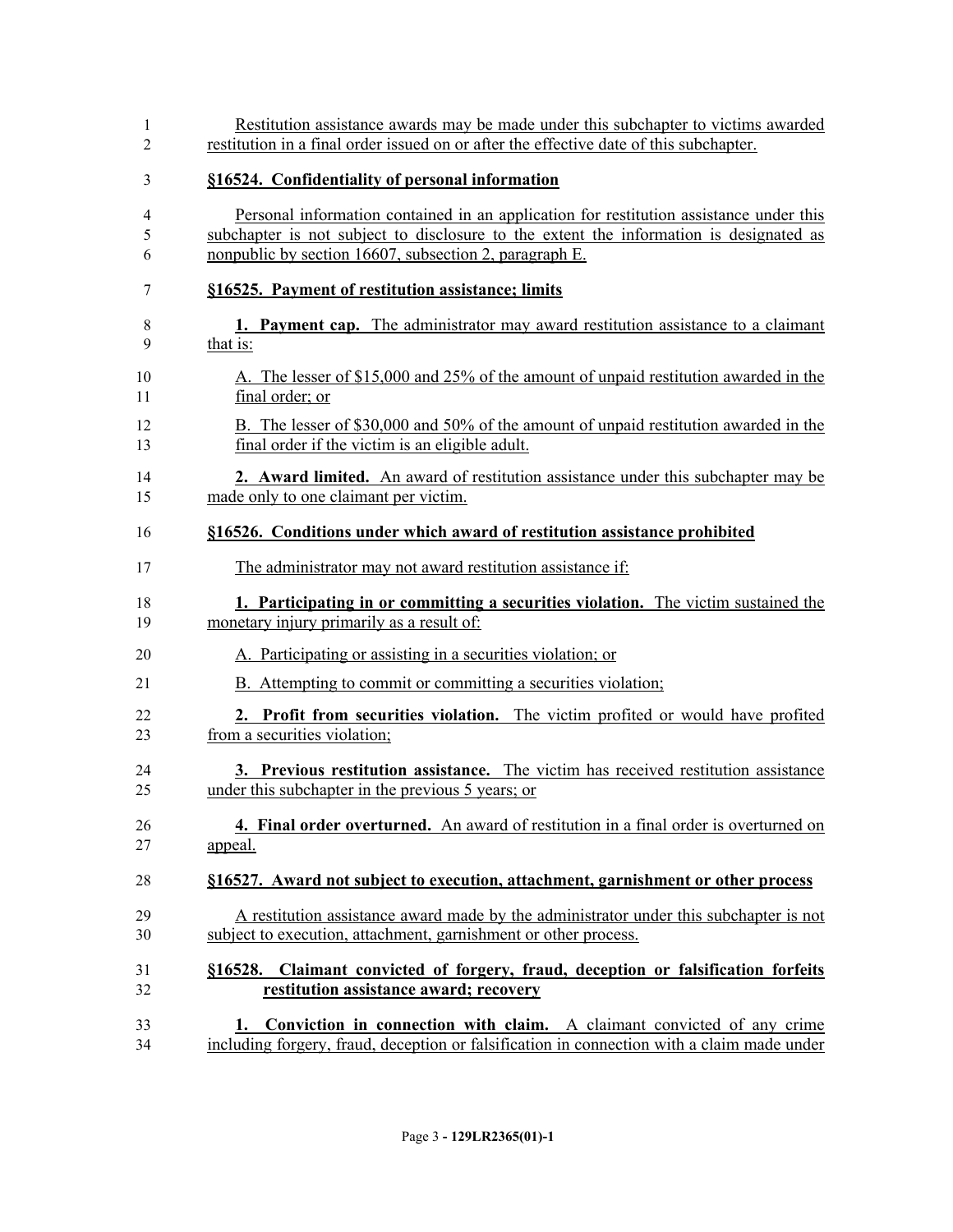- this subchapter forfeits any restitution assistance award paid to the claimant under the subchapter.
- **2. Civil action for recovery.** The administrator may request that the Attorney General bring a civil action under section 16603 to recover funds awarded to a claimant convicted of any crime including forgery, fraud, deception or falsification in connection with a claim under this subchapter.

### **§16529. Rights of State**

 **1. Subrogation.** The State is subrogated to the rights of the claimant awarded restitution assistance under this subchapter to the extent of the restitution assistance award made. The subrogation rights are against the person ordered to pay restitution to the victim for the securities violation.

 **2. Lien on recovery.** The State is entitled to a lien in the amount of the restitution assistance award on any recovery made by or on behalf of the victim. The State may assert its right to this amount in a separate action or intervene in an action brought by or on behalf of the victim.

#### **§16530. Suspension of payment**

 If payment of restitution assistance would result in a fund balance below \$250,000, the administrator may suspend payment of claims or prorate payment of claims at the administrator's discretion until such time as the administrator determines a sufficient balance has been restored to the fund.

#### **§16531. Rulemaking**

 The administrator may adopt rules pursuant to the Maine Administrative Procedure Act to carry out the purposes of this subchapter. Rules adopted under this section are routine technical rules as defined in Title 5, chapter 375, subchapter 2-A.

 **Sec. 2. Transfers from available fiscal year 2019-20 Office of Securities Other Special Revenue Funds balances to Securities Restitution Assistance Fund.** The State Controller shall transfer \$350,000 from the available balance in the Office of Securities Other Special Revenue Fund account to the Securities Restitution Assistance Fund under the Maine Revised Statutes, Title 32, section 16522.

 **Sec. 3. Appropriations and allocations.** The following appropriations and allocations are made.

#### **PROFESSIONAL AND FINANCIAL REGULATION, DEPARTMENT OF**

- **Securities Restitution Assistance Fund**
- Initiative: Establishes an allocation to the Securities Restitution Assistance Fund.
-